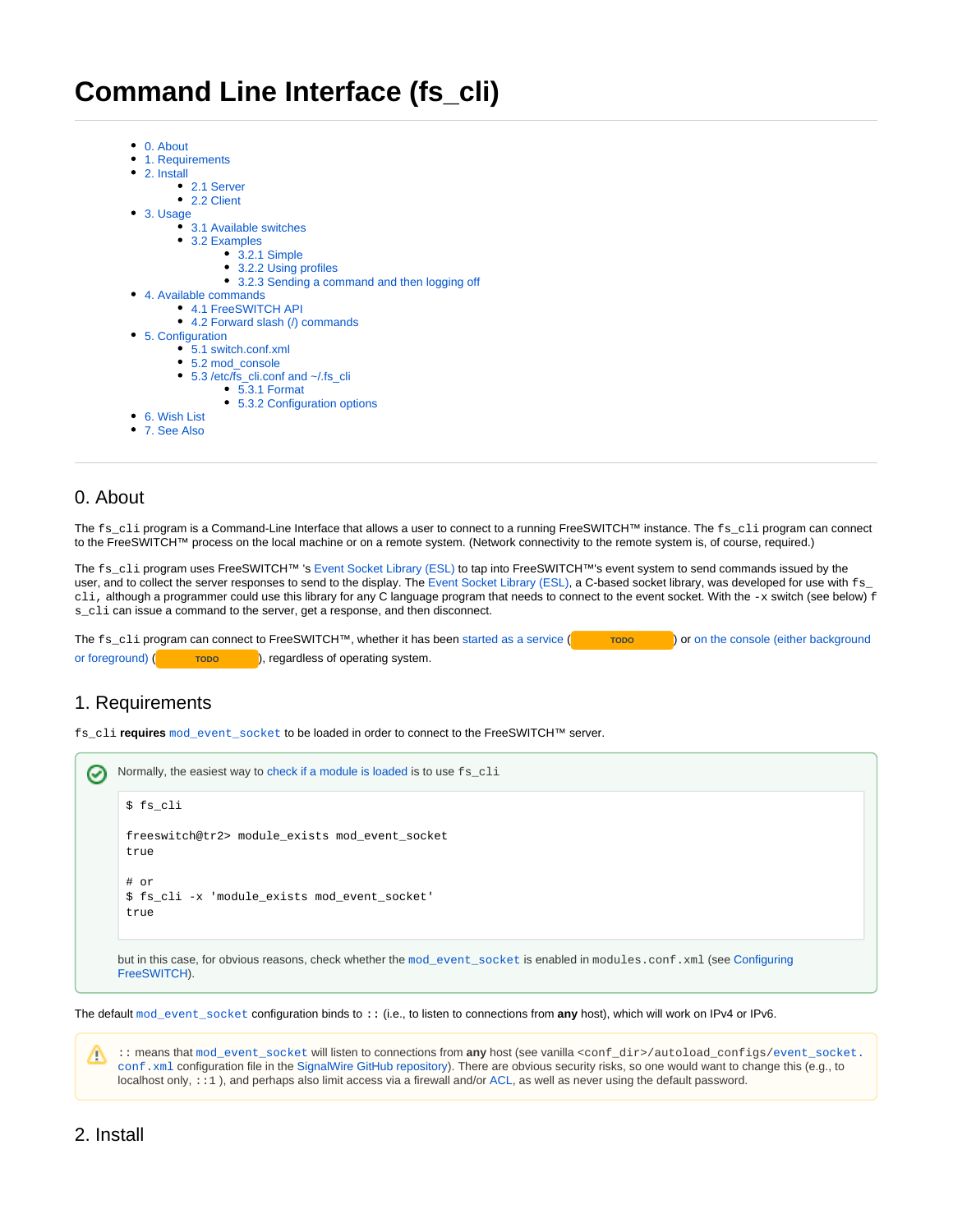### **2.1 Server**

The FreeSWITCH™ server will build and install the fs\_cli client by default.

### <span id="page-1-0"></span>**2.2 Client**

The client can also be built without needing to build the entire FreeSWITCH™ server.

#### To build:

make current cd libs/esl make

#### To run:

./fs\_cli

### <span id="page-1-1"></span>3. Usage

### <span id="page-1-2"></span>**3.1 Available switches**

| Usage Information                                                                                                                                                                                                                                                                                                                                                                                                                                              |
|----------------------------------------------------------------------------------------------------------------------------------------------------------------------------------------------------------------------------------------------------------------------------------------------------------------------------------------------------------------------------------------------------------------------------------------------------------------|
| Host to connect (default is $127.0.0.1$ )                                                                                                                                                                                                                                                                                                                                                                                                                      |
| Port to connect (default is "8021")                                                                                                                                                                                                                                                                                                                                                                                                                            |
| user@domain                                                                                                                                                                                                                                                                                                                                                                                                                                                    |
| Password (default is "ClueCon")                                                                                                                                                                                                                                                                                                                                                                                                                                |
| Allow Control-c to interrupt                                                                                                                                                                                                                                                                                                                                                                                                                                   |
| Execute Command and Exit                                                                                                                                                                                                                                                                                                                                                                                                                                       |
| Log Level (default is debug)                                                                                                                                                                                                                                                                                                                                                                                                                                   |
| Include UUID in log output                                                                                                                                                                                                                                                                                                                                                                                                                                     |
| Include shortened UUID in log output                                                                                                                                                                                                                                                                                                                                                                                                                           |
| Disable logging                                                                                                                                                                                                                                                                                                                                                                                                                                                |
| Retry connection on failure every two seconds until connected (or until 2)                                                                                                                                                                                                                                                                                                                                                                                     |
|                                                                                                                                                                                                                                                                                                                                                                                                                                                                |
| Reconnect if disconnected                                                                                                                                                                                                                                                                                                                                                                                                                                      |
| Debug Level $(0 - 7)$                                                                                                                                                                                                                                                                                                                                                                                                                                          |
| Batch mode                                                                                                                                                                                                                                                                                                                                                                                                                                                     |
| Timeout for API commands (in miliseconds)                                                                                                                                                                                                                                                                                                                                                                                                                      |
| Timeout for socket connection (in miliseconds)                                                                                                                                                                                                                                                                                                                                                                                                                 |
| Disable color                                                                                                                                                                                                                                                                                                                                                                                                                                                  |
| command syntax<br>$-?$ , $-h -$ help<br>-H, --host=hostname<br>$-P$ , $--port=port$<br>-u, --user=user@domain<br>-p, --password=password<br>-i, --interrupt<br>-x, --execute=command<br>-1, --loglevel=command<br>$-U$ , $-$ loq-uuid<br>-S, --log-uuid-short<br>$-\sigma$ , $-\sigma$ uiet<br>$-r$ , $-retry$<br>minutes has passed)<br>-R, --reconnect<br>-d, --debug=level<br>-b, --batchmode<br>-t, --timeout<br>-T, --connect-timeout<br>$-n.$ --no-color |

### <span id="page-1-3"></span>**3.2 Examples**

#### <span id="page-1-4"></span>**3.2.1 Simple**

fs\_cli

fs\_cli which connects to local machine using default username, password, and debug level.

#### <span id="page-1-5"></span>**3.2.2 Using profiles**

fs\_cli my\_profile

Launches fs\_cli using profile named "my\_profile" found in .fs\_cli\_conf file (see **section 5.3** below).

#### <span id="page-1-6"></span>**3.2.3 Sending a command and then logging off**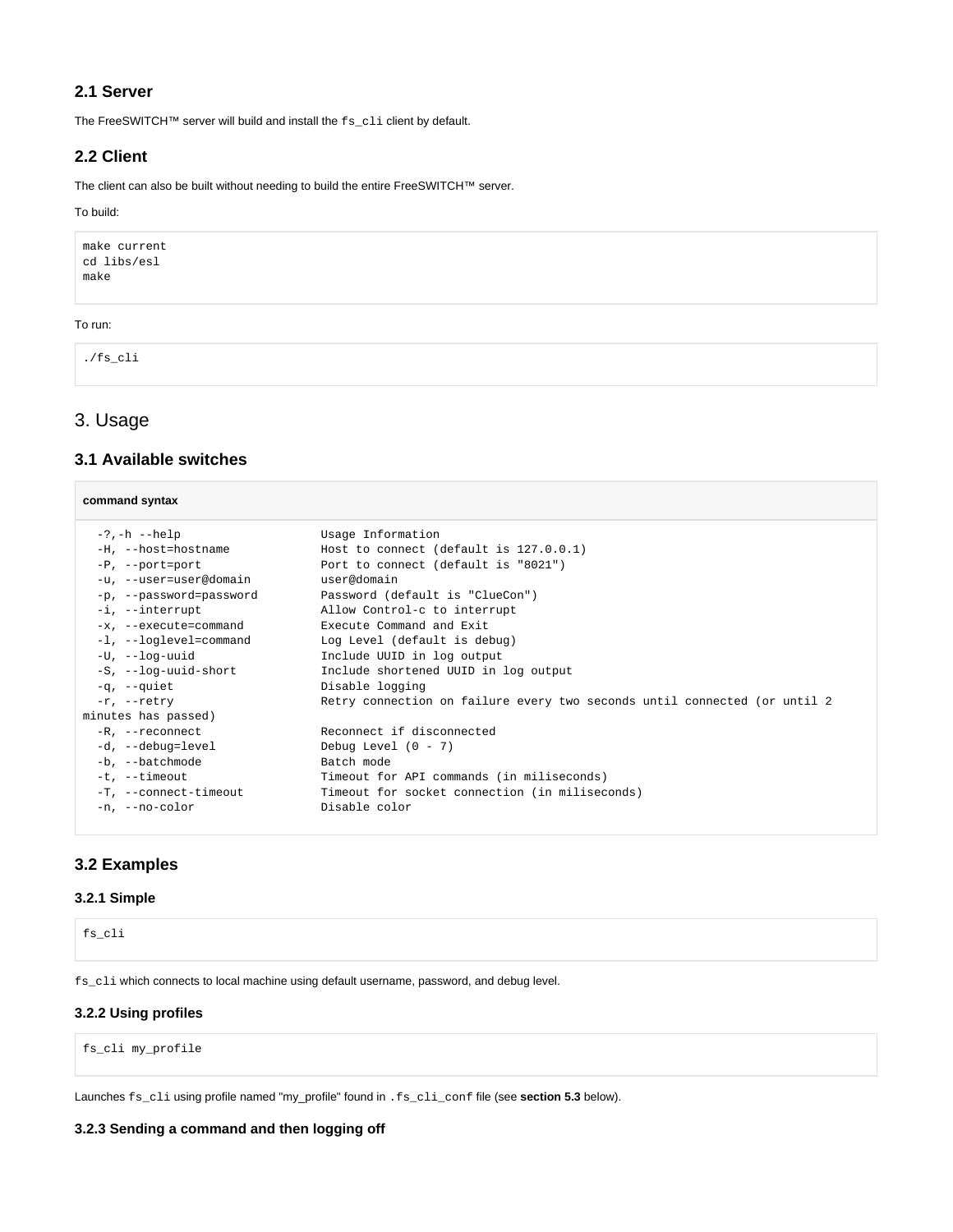fs\_cli -x "sofia status profile internal"

Launches fs cli and sends a command before logging off. The output of the above command looks like this:

```
$ fs_cli -x "sofia status profile internal"
=================================================================================================
Name internal
Domain Name N/A
Auto-NAT false
DBName sofia_reg_internal
Pres Hosts 10.0.0.5,10.0.0.5
Dialplan XML
Context public
Challenge Realm auto_from
RTP-IP 10.0.0.5
SIP-IP 10.0.0.5
URL sip:mod_sofia@10.0.0.5:5060
BIND-URL sip:mod_sofia@10.0.0.5:5060;transport=udp,tcp
WS-BIND-URL sip:mod_sofia@10.0.0.5:5066;transport=ws
WSS-BIND-URL sips:mod_sofia@10.0.0.5:7443;transport=wss
HOLD-MUSIC local_stream://moh
OUTBOUND-PROXY N/A
CODECS IN OPUS,G722,PCMU,PCMA,VP8
CODECS OUT OPUS, G722, PCMU, PCMA, VP8
TEL-EVENT 101
DTMF-MODE rfc2833
CNG 13
SESSION-TO 0
MAX-DIALOG 0
NOMEDIA false
LATE-NEG true
PROXY-MEDIA false
ZRTP-PASSTHRU true
AGGRESSIVENAT false
CALLS-IN 0
FAILED-CALLS-IN 0
CALLS-OUT 0
FAILED-CALLS-OUT 0
REGISTRATIONS 0
```
### <span id="page-2-0"></span>4. Available commands

### <span id="page-2-1"></span>**4.1 FreeSWITCH API**

While connected, the user can issue any command in the [FreeSWITCH API](https://freeswitch.org/confluence/display/FREESWITCH/FreeSWITCH+API) (which are all the commands exposed in the [enabled modules](https://freeswitch.org/confluence/display/FREESWITCH/Configuring+FreeSWITCH#ConfiguringFreeSWITCH-modules.conf.xml) and [mod\\_comm](https://freeswitch.org/confluence/display/FREESWITCH/mod_commands) [ands](https://freeswitch.org/confluence/display/FREESWITCH/mod_commands)).

See the console commands for example, exposed by [mod\\_console](https://freeswitch.org/confluence/display/FREESWITCH/mod_console).

```
freeswitch@tr2> console
USAGE:
--------------------------------------------------------------------------------
console help
console loglevel [[0-7] | <loglevel_string>]
console uuid [on|off|toggle]
console json [on|off|toggle]
console colorize [on|off|toggle]
-------------------------------------------------------------------------------
```
### <span id="page-2-2"></span>**4.2 Forward slash (/) commands**

Additionally, there are several commands that can be issued using a forward slash (/) character.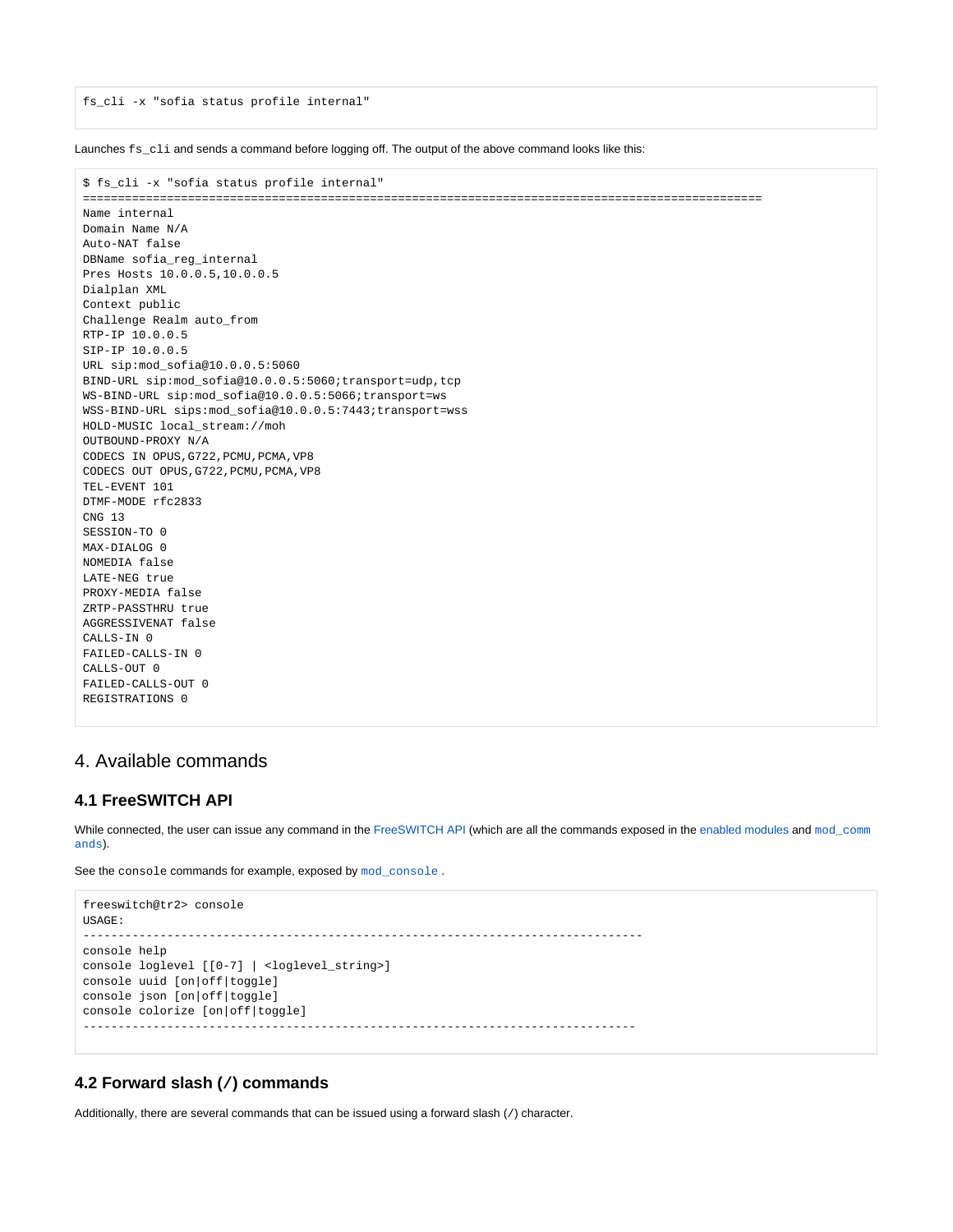| "slash"<br>command                  | <b>Description</b>                                                                                                                                                                                                                                                                                                                                                         | <b>Examples</b>                                                                                                                                                | <b>Notes</b>                                                                                                                                                                                                                                                                                                                                                                          |
|-------------------------------------|----------------------------------------------------------------------------------------------------------------------------------------------------------------------------------------------------------------------------------------------------------------------------------------------------------------------------------------------------------------------------|----------------------------------------------------------------------------------------------------------------------------------------------------------------|---------------------------------------------------------------------------------------------------------------------------------------------------------------------------------------------------------------------------------------------------------------------------------------------------------------------------------------------------------------------------------------|
| /quit                               |                                                                                                                                                                                                                                                                                                                                                                            | /quit                                                                                                                                                          |                                                                                                                                                                                                                                                                                                                                                                                       |
| /bye                                | These all result in disconnecting from the FreeSWITCH command                                                                                                                                                                                                                                                                                                              | /bye                                                                                                                                                           |                                                                                                                                                                                                                                                                                                                                                                                       |
| /exit                               | line.                                                                                                                                                                                                                                                                                                                                                                      | /exit                                                                                                                                                          |                                                                                                                                                                                                                                                                                                                                                                                       |
| /event                              | Subscribe to FreeSWITCH events.                                                                                                                                                                                                                                                                                                                                            | /event all                                                                                                                                                     | This command corresponds to the event command in $mo$<br>d_event_socket.                                                                                                                                                                                                                                                                                                              |
| /noevents                           | Unsubscribe from all events (previously subscribed to using / event<br>$\mathcal{L}$                                                                                                                                                                                                                                                                                       | /noevents                                                                                                                                                      | This command corresponds to the noevents command<br>in mod event socket.                                                                                                                                                                                                                                                                                                              |
| /nixevent                           | Suppress the specified type of event.<br>Useful when you want to allow / event all followed by nixevent<br><some_event> to see all but one type of event.</some_event>                                                                                                                                                                                                     | /nixevent<br><b>HEARTBEAT</b>                                                                                                                                  | This command corresponds to the nixevent command<br>in mod_event_socket.                                                                                                                                                                                                                                                                                                              |
| 10 <sub>q</sub>                     | Set log level of the FreeSWITCH deamon.<br>0 - CONSOLE<br>1 - ALERT<br>$2 - CRT$<br>$3 - ERR$<br>4 - WARNING<br>5 - NOTICE<br>$6 - INFO$<br>7 - DEBUG                                                                                                                                                                                                                      | /log alert<br>$1$ og 1                                                                                                                                         | This command corresponds to the $\log$ command in $\mod$<br>event_socket.<br><b>TODO</b><br>So what is the point of console<br>loglevel <level> ? The default log level is stated<br/>when fs_cli is started (which is 7 for debug), but cons<br/>ole loglevel will report NOTICE (i.e., 5).<br/>However it is, /log seems to take precedence over the c<br/>onsole commands.</level> |
| /nolog                              | Disable logging.                                                                                                                                                                                                                                                                                                                                                           | /nolog                                                                                                                                                         | This command corresponds to the nolog command in mo<br>d_event_socket.                                                                                                                                                                                                                                                                                                                |
| /uuid                               | Filter logs for a single call (specified by its UUID).                                                                                                                                                                                                                                                                                                                     | /uuid 6936d2ad-<br>bea3-40b3-9de3-<br>34024404e8d4                                                                                                             |                                                                                                                                                                                                                                                                                                                                                                                       |
| /filter                             | Specify what events to listen to by event header value.<br>/filter <eventheader> <valuetofilter></valuetofilter></eventheader>                                                                                                                                                                                                                                             | /filter Event-<br>Name HEARTBEAT<br>/filter Unique-<br>ID d29a070f-40ff-<br>$43d8 - 8b9d -$<br>d369b2389dfe                                                    | This command corresponds to the $f$ ilter command in m<br>od_event_socket.                                                                                                                                                                                                                                                                                                            |
| /filter<br>delete                   | Delete previously set event filters.<br>/filter delete <eventheader> <valuetofilter><br/>If <valuetofilter> is omitted, the command will delete all filters<br/>previously set for the specified event header.</valuetofilter></valuetofilter></eventheader>                                                                                                               | /filter delete<br>Event-Name<br>HEARTBEAT<br>/filter delete<br>$Unique-ID$<br>d29a070f-40ff-<br>$43d8 - 8b9d -$<br>d369b2389dfe<br>/filter delete<br>Unique-ID | This command corresponds to the filter delete<br>command in mod_event_socket.                                                                                                                                                                                                                                                                                                         |
| /logfilter<br><string></string>     | Filter the logs by the given <string>. (The log levels are set by /1<br/>og, see above.)<br/>What is the exact syntax? Does it accept<br/><b>TODO</b><br/>regexes as well? I know that it takes anything that follows /logfilt<br/>er literally, because adding double quotes to a string with space will<br/>actually look for double quotes in the log entries.</string> | /logfilter Codec<br>Activated                                                                                                                                  |                                                                                                                                                                                                                                                                                                                                                                                       |
| /logfilter                          | Disable all logfilters.                                                                                                                                                                                                                                                                                                                                                    | /logfilter                                                                                                                                                     |                                                                                                                                                                                                                                                                                                                                                                                       |
| /help                               | List available fs_cli commands.                                                                                                                                                                                                                                                                                                                                            | /help                                                                                                                                                          |                                                                                                                                                                                                                                                                                                                                                                                       |
| /debug <de<br>bug_level&gt;</de<br> | There are 8 debug levels (from 0 to 7) and the higher the number<br>the more verbose the logs will become.<br>/debug <debug_level> is equivalent to<br/><math>1</math>og 7<br/>/debug <debug_level></debug_level></debug_level>                                                                                                                                            | /debug 3                                                                                                                                                       |                                                                                                                                                                                                                                                                                                                                                                                       |
| /debug                              | Same as /debug 0                                                                                                                                                                                                                                                                                                                                                           | /debug                                                                                                                                                         |                                                                                                                                                                                                                                                                                                                                                                                       |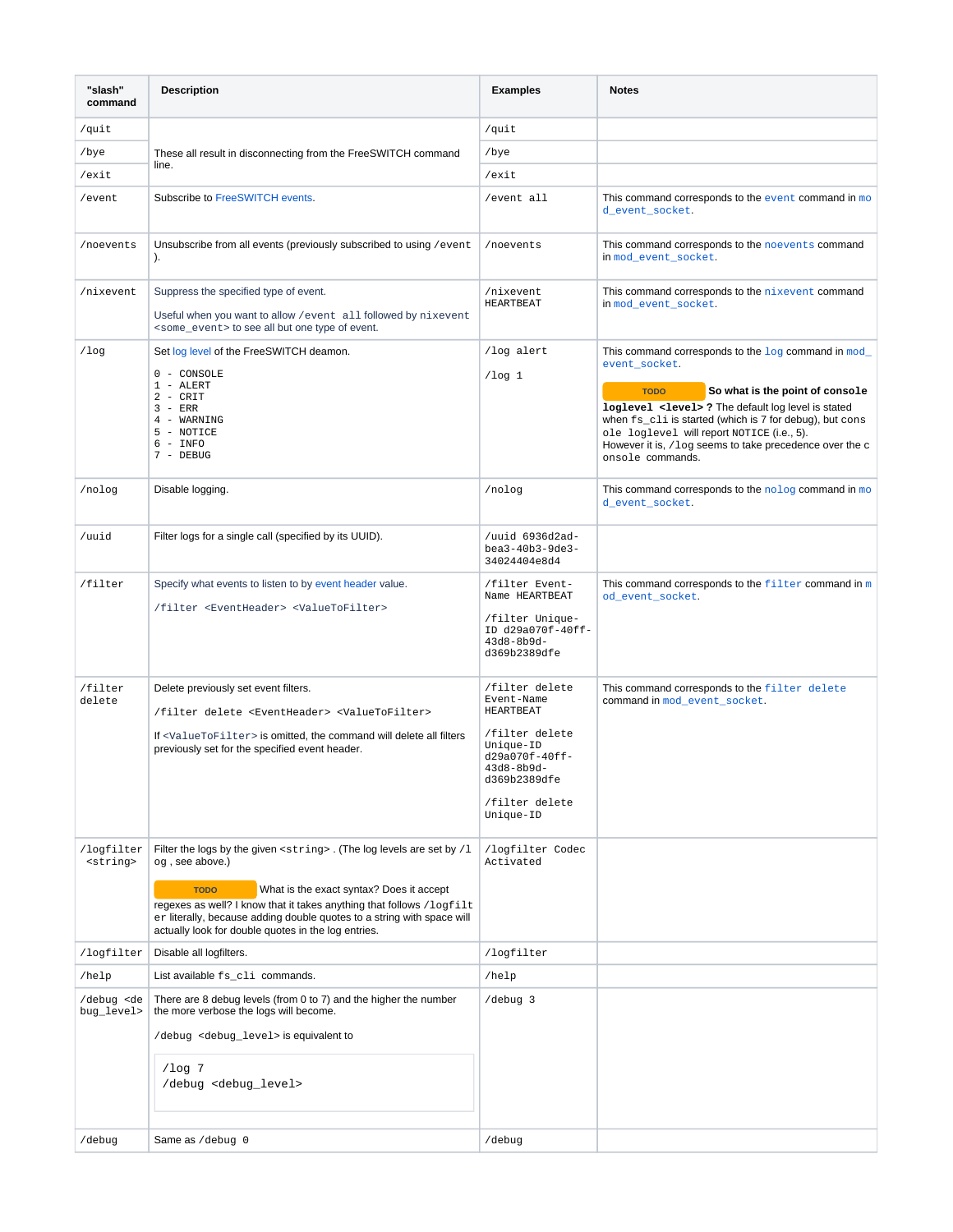For command-line editing, see "Command-Line Editing" section of [mod\\_console](https://wiki.freeswitch.org/wiki/Mod_console#Command-Line_Editing). The details are the same as of [SVN r13964](http://fisheye.freeswitch.org/changelog/FreeSWITCH/?cs=13964).

### <span id="page-4-0"></span>5. Configuration

Topo<br>
The statements in this section need confirmation. For example, tried to de-colorize the console logs by setting the relevant section to f alse in console.conf.xml (see [mod\\_console](https://freeswitch.org/confluence/display/FREESWITCH/mod_console)) and in [switch.conf.xml](https://freeswitch.org/confluence/display/FREESWITCH/Switch.conf.xml), while having no fs\_cli.conf anywhere in the system after a [vanilla](https://freeswitch.org/confluence/display/FREESWITCH/Vanilla+installation+files)  [FreeSWITCH](https://freeswitch.org/confluence/display/FREESWITCH/Vanilla+installation+files) install.

#### <span id="page-4-1"></span>**5.1 [switch.conf.xml](https://freeswitch.org/confluence/display/FREESWITCH/Switch.conf.xml)**

[switch.conf.xml](https://freeswitch.org/confluence/display/FREESWITCH/Switch.conf.xml) contains the core FreeSWITC configuration, see more there.

#### <span id="page-4-2"></span>**5.2 [mod\\_console](https://freeswitch.org/confluence/display/FREESWITCH/mod_console)**

mod console and its configuration file, console.conf.xml also affect fs cli, and some of the options are redundant with [switch.conf.xml](https://freeswitch.org/confluence/display/FREESWITCH/Switch.conf.xml).

#### <span id="page-4-3"></span>**5.3 /etc/fs\_cli.conf and ~/.fs\_cli**

Topo **This section definitely needs confirmation; the [vanilla FreeSWITCH](https://freeswitch.org/confluence/display/FREESWITCH/Vanilla+installation+files) install doesn't have any fs\_cli.conf (only ~/.** fs\_cli\_history ), and the only intact fs\_cli.conf file I could find is [this.](https://github.com/signalwire/freeswitch/blob/master/libs/esl/fs_cli.conf)

Use fs\_cli.conf to override existing configuration (/etc/fs\_cli.conf for system-wide settings and ~/.fs\_cli\_conf for user-specific settings).

#### <span id="page-4-4"></span>**5.3.1 Format**

The config file uses a simple INI-style layout and allows for multiple profiles. This allows one to access many FreeSWITCH™ systems from a single workstation.

```
[default]
; Put me in /etc/fs_cli.conf or ~/.fs_cli_conf
;overide any default options here
loglevel => 6
log-uuid => false
quiet => false
key_f1 => help
key_f2 => status
key_f3 => show channels
key_f4 => show calls
key_f5 => sofia status
key_f6 => reloadxml
key_f7 => /log console
key_f8 => /log debug
key_f9 => sofia status profile internal
key_f10 => sofia global siptrace on
key_f11 => sofia global siptrace off
key_f12 => version
[profile1]
host => 192.168.1.10
port => 8021
password => secret_password
debug => 7
[profile2]
host => 192.168.1.11
port => 8021
password => someother_password
loglevel => info
[my_profile]
```
#### <span id="page-4-5"></span>**5.3.2 Configuration options**

| <b>Option</b>                 | <b>Description</b>                     | Example                    |
|-------------------------------|----------------------------------------|----------------------------|
| host => <hostname></hostname> | Host to connect (default is 127.0.0.1) | $\text{host}$ => 127.0.0.1 |